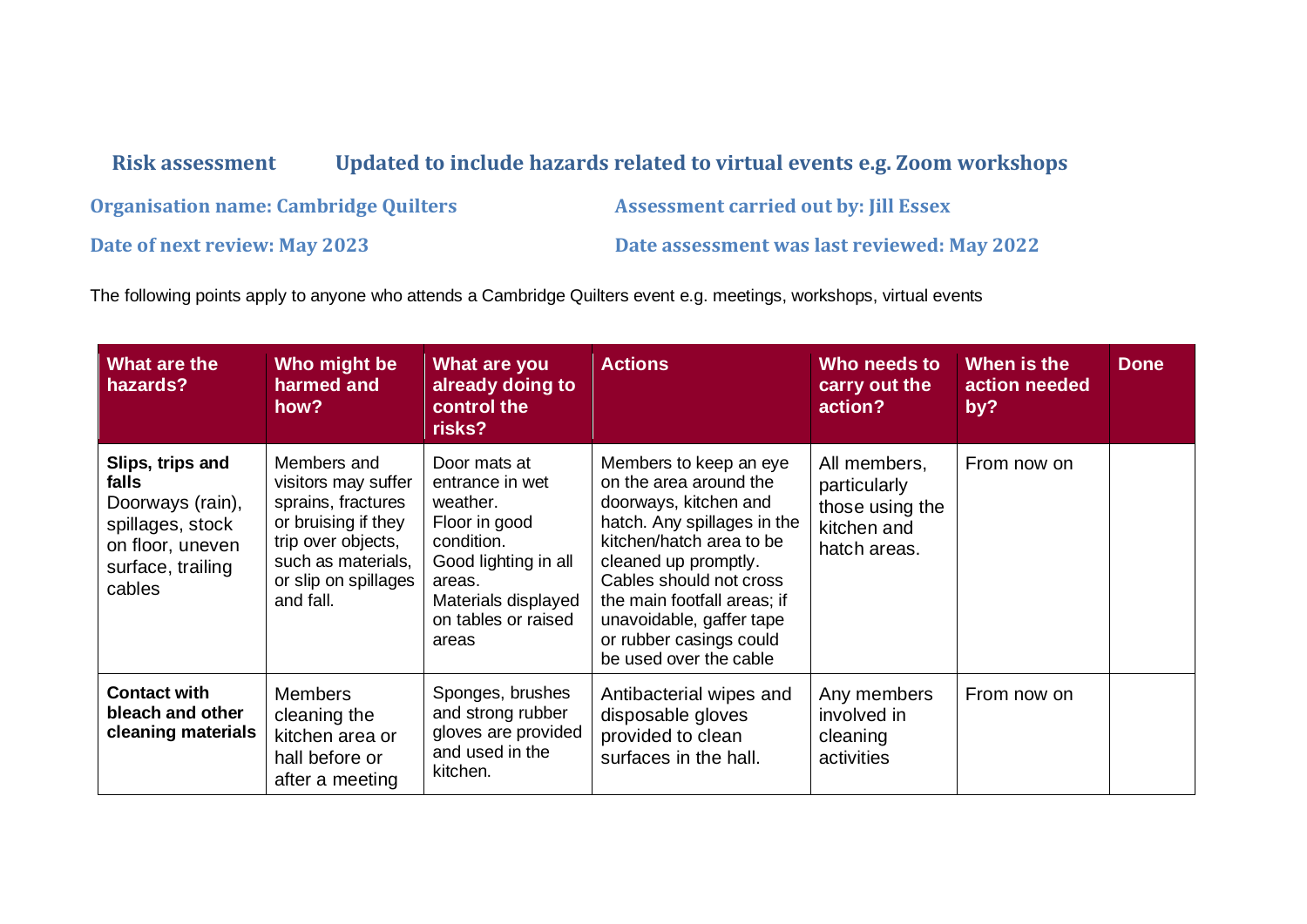| What are the<br>hazards?                                                                  | Who might be<br>harmed and<br>how?                                                                                                                                      | What are you<br>already doing to<br>control the<br>risks?                                                                                                                                                                                                                         | <b>Actions</b>                                                                                                                                                     | Who needs to<br>carry out the<br>action?                                | When is the<br>action needed<br>by? | <b>Done</b> |
|-------------------------------------------------------------------------------------------|-------------------------------------------------------------------------------------------------------------------------------------------------------------------------|-----------------------------------------------------------------------------------------------------------------------------------------------------------------------------------------------------------------------------------------------------------------------------------|--------------------------------------------------------------------------------------------------------------------------------------------------------------------|-------------------------------------------------------------------------|-------------------------------------|-------------|
| <b>Electrical</b><br>Faulty building<br>wiring, faulty<br>electrical<br>appliances.       | Members and<br>visitors could get<br>electrical shocks<br>or burns from<br>faulty electrics,<br>including portable<br>electrical<br>equipment $-$<br>heaters, fans etc. | Members are<br>encouraged to spot<br>and report any<br>defective plugs,<br>discoloured<br>sockets, damaged<br>cable and on/off<br>switches, and to<br>take any defective<br>equipment out of<br>use.<br>Members should<br>use equipment<br>provided by the hall<br>where possible | Members should ensure<br>any electrical equipment<br>of their own e.g. a sewing<br>machine they bring into<br>the hall is in good working<br>order e.g. PAT tested | All member<br>bringing<br>electrical<br>equipment to<br>use in the hall | From now on                         |             |
| <b>Fire</b><br>Faulty electrics,<br>arson.                                                | If trapped,<br>members could<br>suffer from smoke<br>inhalation/burns.                                                                                                  | Fire risk<br>assessment is done<br>by those letting the<br>premises we use                                                                                                                                                                                                        | Members to be made<br>aware of the procedures<br>for evacuating the<br>building.                                                                                   | The committee<br>member<br>responsible for<br>the meeting               | From now on                         |             |
| <b>Manual handling</b><br>Unloading display<br>items and materials<br>from speakers' cars | Staff may suffer<br>strains from<br>handling<br>heavy/bulky<br>objects.                                                                                                 | Amounts lifted kept<br>to manageable<br>sizes.                                                                                                                                                                                                                                    | Remind members that<br>they should only lift and<br>carry an amount which<br>they can comfortably<br>manage.                                                       | The committee<br>member<br>responsible for<br>the meeting               | From now on                         |             |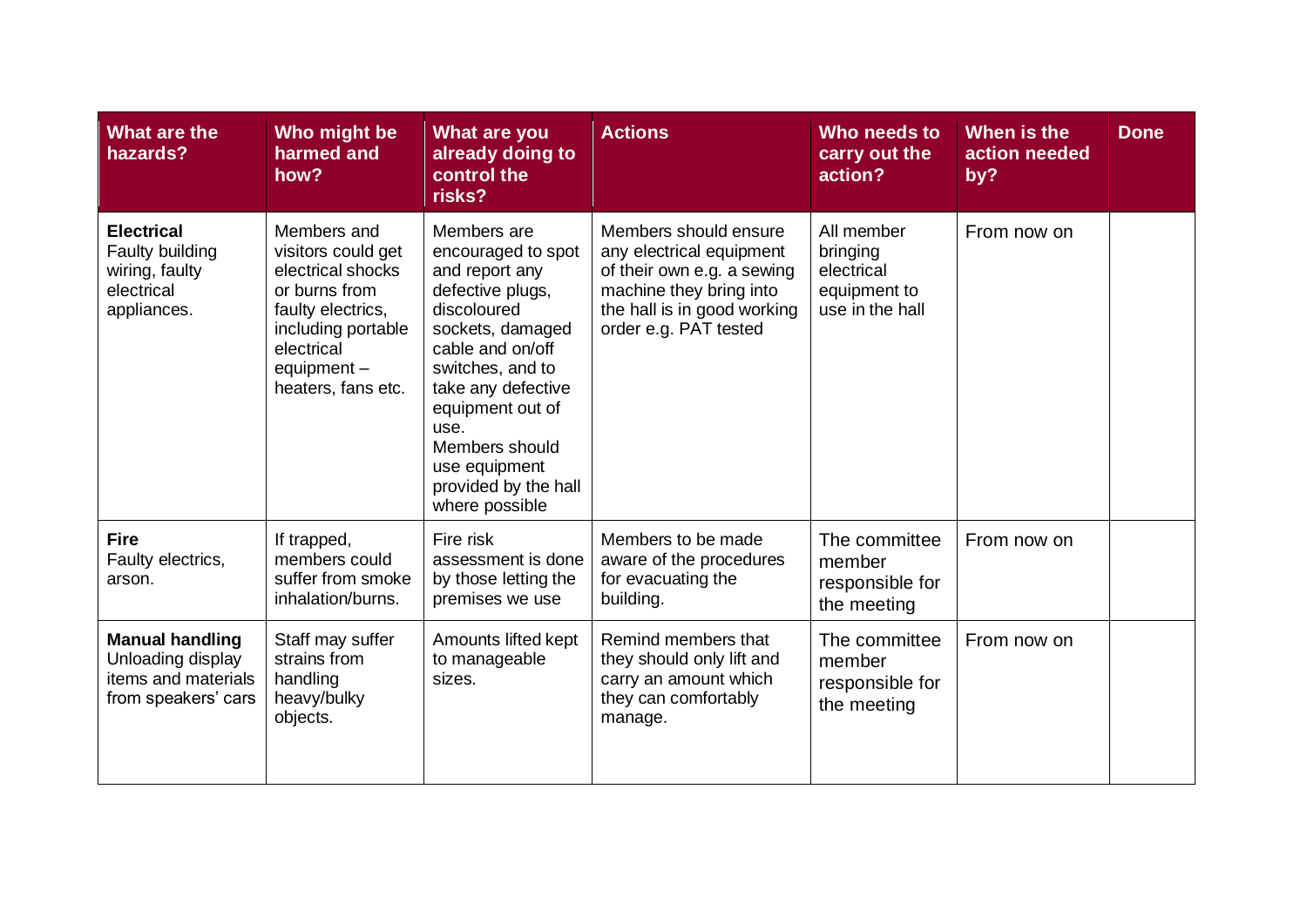| What are the<br>hazards?                                                                                               | Who might be<br>harmed and<br>how?                                                                                     | What are you<br>already doing to<br>control the<br>risks?                                                                                                                                                                 | <b>Actions</b>                                                                                                                                   | Who needs to<br>carry out the<br>action?                                                                                                                          | When is the<br>action needed<br>by? | <b>Done</b> |
|------------------------------------------------------------------------------------------------------------------------|------------------------------------------------------------------------------------------------------------------------|---------------------------------------------------------------------------------------------------------------------------------------------------------------------------------------------------------------------------|--------------------------------------------------------------------------------------------------------------------------------------------------|-------------------------------------------------------------------------------------------------------------------------------------------------------------------|-------------------------------------|-------------|
| <b>Hot liquids</b>                                                                                                     | Members could<br>suffer burns if hot<br>drinks are spilt<br>directly on them                                           | Hot drinks are<br>usually only drunk<br>at the beginning of<br>a meeting or during<br>a lunchbreak at a<br>workshop                                                                                                       | Remind members to take<br>care when carrying hot<br>drinks                                                                                       | The committee<br>member<br>responsible for<br>the meeting                                                                                                         | From now on                         |             |
| <b>Specialist craft</b><br>equipment e.g.<br>rotary cutters,<br>irons, soldering<br>irons, dyes and<br>other chemicals | Members could<br>cut themselves on<br>rotary cutters,<br>burn themselves<br>on irons or inhale<br>noxious chemicals    | Members will<br>already be aware<br>that the blades on<br>rotary cutters<br>should be retracted<br>when not in use<br>and that masks<br>should be worn<br>when using<br>soldering irons or<br>chemicals such as<br>bleach | Remind members of safe<br>practice, particularly<br>before using soldering<br>irons or chemical<br>substances which are less<br>frequently used. | The tutor<br>conducting the<br>workshop. If<br>they fail to do<br>this they should<br>be prompted by<br>the committee<br>member<br>responsible for<br>the meeting | From now on                         |             |
| Sharp objects left<br>on floor                                                                                         | Members or those<br>using a hall after<br>our group could<br>tread on needles<br>or pins and suffer<br>puncture wounds | Members take care<br>when packing up to<br>check that they<br>have not dropped<br>anything                                                                                                                                | Remind members to take<br>care both to avoid<br>dropping sharp objects<br>whilst working and to<br>check the floor at the end<br>of the session  | The committee<br>member<br>responsible for<br>the meeting                                                                                                         | From now on                         |             |